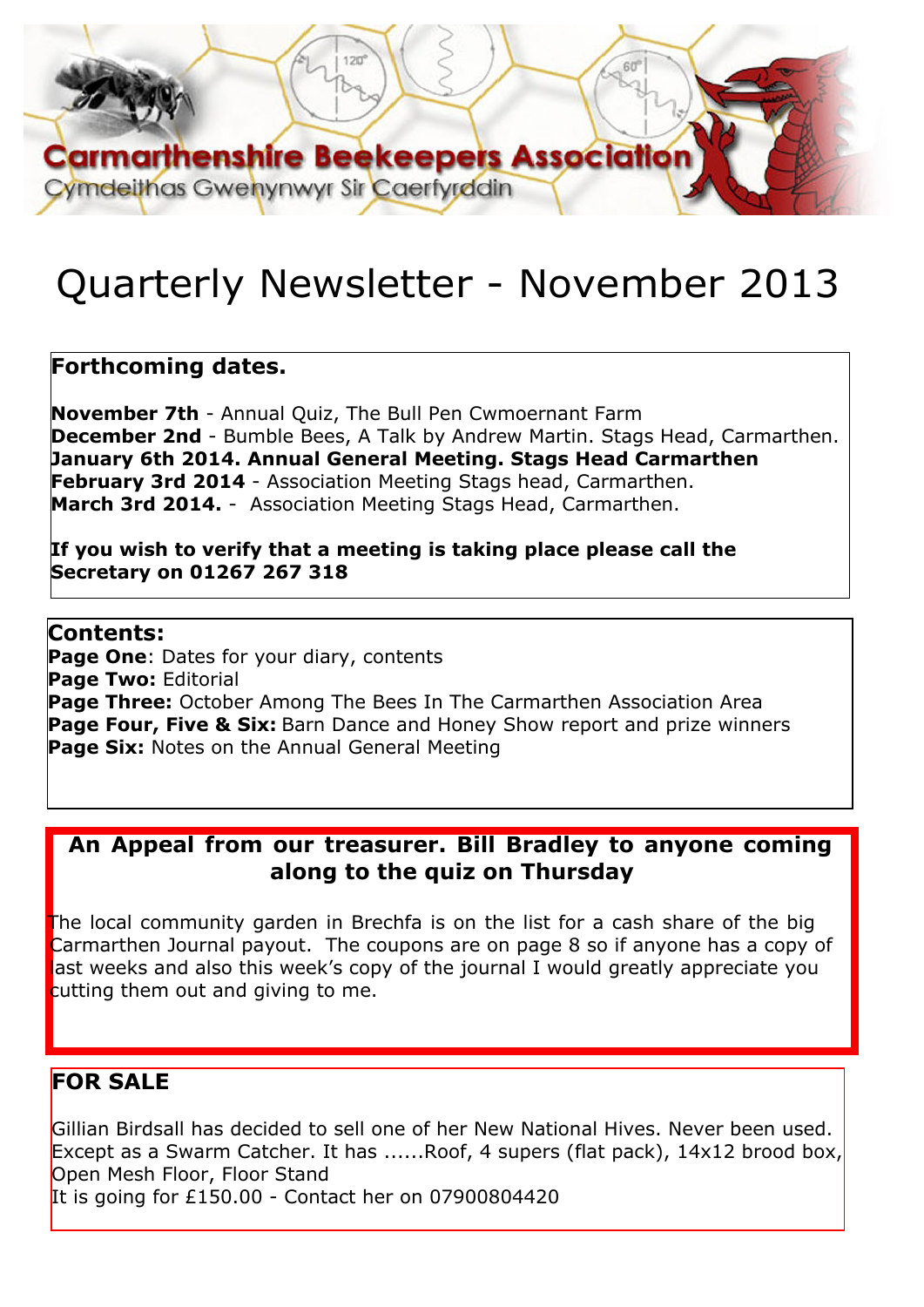# **EDITORIAL**

First off my apologies for the lateness of this newsletter. The same old problem of too much to do and too little time to do it.

Anyway, I hope you will receive this letter before the annual quiz on Thursday 7th of November and that you will be able to come along. It will be held in the Bull Pen at the farm. Please bring some food if you can as we will be catering for us and our guests from East Carmarthen Beekeepers club. As with the barn dance, if everyone with a surname beginning with the letters A to M brings a savoury and everyone else brings a sweet dish we should get an even spread of food. You should also bring drinks with you. Tea and coffee will be provided.

Our December meeting will have a guest speaker in the form of one of our members who is giving a talk on Bumble bees. This will take place at the stags head. Andrew has given this talk to his local gardening club and was involved in research into these creatures during his working life. All welcome.

If you or anyone you know has a talk they can give on any subject you think the club members will be interested in please contact the editor and we will try to fit you in.

Computer equipment and projectors are available if needed. We currently have two dates available this season for indoor talks and they are the February and March meetings at the stags head.

If you have any practical skills you wish to demonstrate to the club or even the wider crafting community please also get in touch.

Coming next year, the current committee (assuming they get re-elected) have some ideas in the pipeline for more activities within the club. There is almost certainly going to be a garden party next year and we would also like to arrange a visit to places of interest so if you have any ideas please let us know.

#### **As apiary manager I would just like to take this opportunity to thank the following people :**

Andrew Martin, John Pilgrim, Bill Bradley, Les and Sandra Eckford, Quentin MacGarvie and Mike Jones for their help with feeding sugar syrup to the hives in the club apiary over the past month or so. This should see us and the hives in good stead for their survival through the winter.

We are just waiting for a good day to go and remove the feeders and have a final check around the hives before we leave them to it until the spring.

the only other thing that will need doing later on will be to move the final hive up from the lower apiary to the upper.

> Steve Cox. Editor.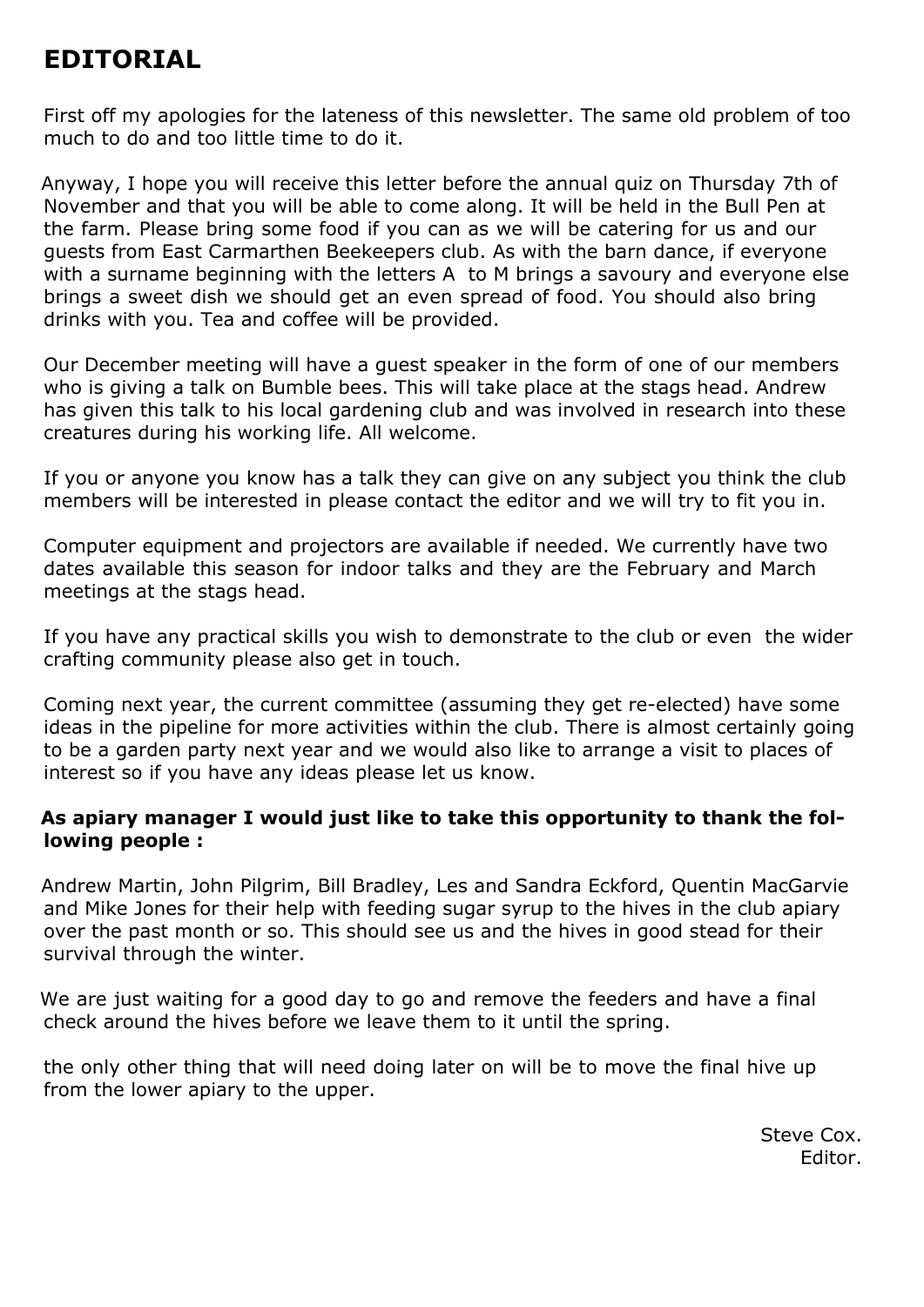### **October Among The Bees In The Carmarthen Association Area**

What a wonderful summer we have had this year, after a very late start with bad weather until almost the end of June, many hives were in a poor state or had died out. Then suddenly all the wonky ones began to recover and by the time the clover began to flower in July it was all systems 'GO' and the nectar began to flow. And the FLOW as it is called went on with a myriad of flowers ending at the end of September as the Himalayan Balsam faded away.

Supers were full there were bees in abundance and it was now time to remove the honey, all beautifully capped and waiting for the extractor. Most hives produced 35 to 50 lbs of honey, and if you travel about and visit older beekeepers you will see their ripening tanks standing in kitchen or conservatory waiting for buckets or jars. In that tank for those who have never used one, the air bubbles rise to the top along with any stray wax, and any grit etc will drop to the bottom, the honey will ripen in the week or so as it sits there, it will improve in flavour, and is not so likely to ferment later on.

BUT although this is what should happen and did for the best of beekeepers, there were others who had little or no honey at all. WHY? They must now ask themselves a series of questions on where their management has gone wrong. Some people lost hives over last winter, why? And 'NO' colony collapse disorder is not an answer, just an excuse. It's the management that's wrong. So why? Begin by asking yourself; are they in the right place? Would they do better in another part of the garden, have they got their back to the wind, they need to face south east, do they get at least some sunshine or are they boiling to death in the middle of a field with no shade, or is it just draughty where they are. Winter is a time to move bees to a better site, not in a damp place or underneath dripping trees.

Then what is going on inside the hive. Do you consider their Psyche! Oh yes they do have one, all social creatures have one, for bees it's called the hive mind, do you tune into it, do you over meddle with them, although they are very tolerant of that. What is now coming to the fore is the over use of chemicals, too many Varroa treatments, all chemicals in one form or another, preventing this that and the other disease with additions to the feed. All fine in theory but no good if it kills the hive, depression is a factor, have you considered that?

Lastly there is forage, have you lost your forage? Did you once have wild flower meadows round you, and now they are gone though farming activities, extra ploughing, introduced stock grazing all the herbage away. Every aspect of your management must be considered. What about other beekeepers near you have they got honey? The last bumper crop such as we have had this year was in 2006, anyone who has started beekeeping since then and has not done well this year has a lot to learn.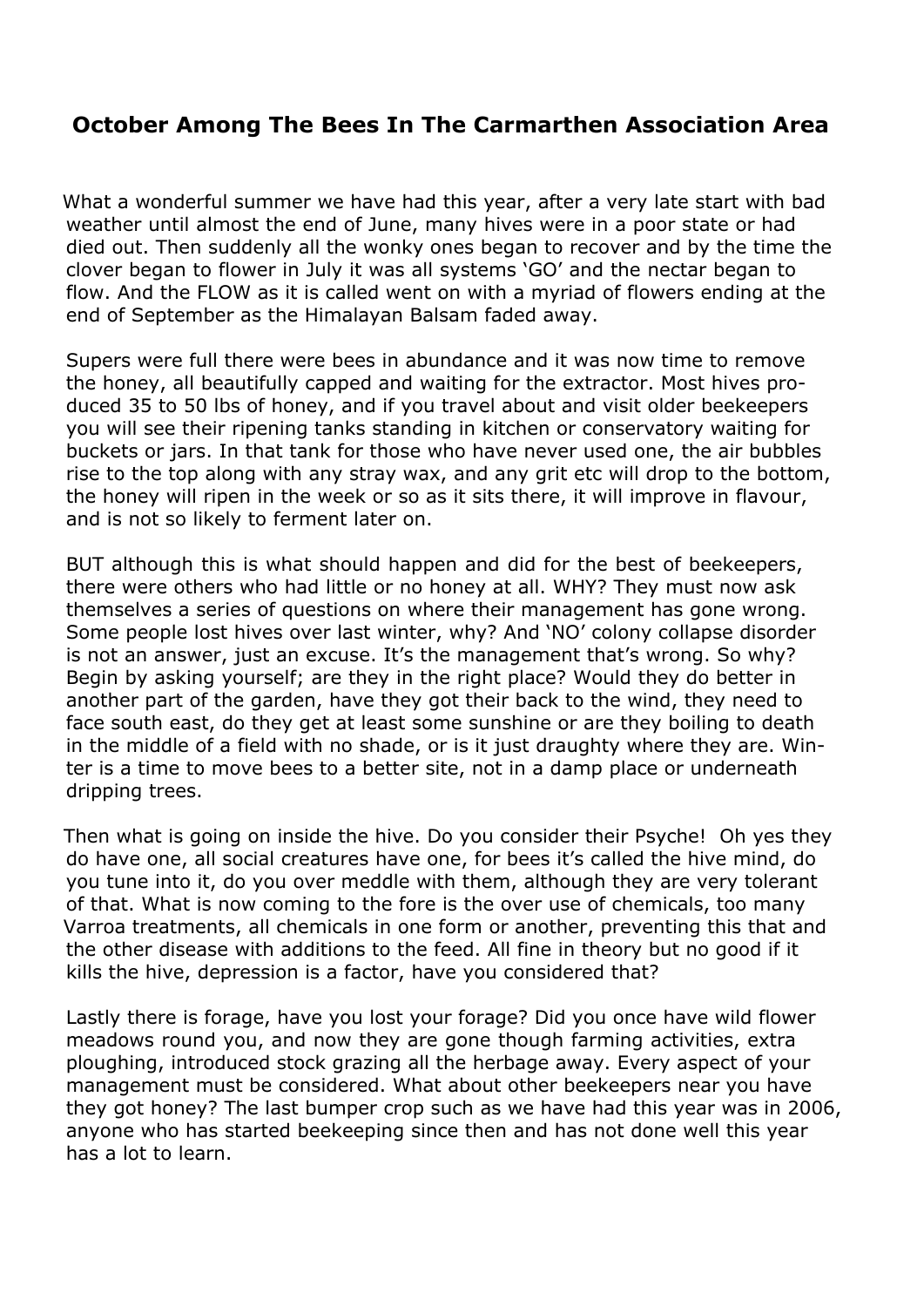### **Report on the Honey Show and Barn Dance**

The Barn dance was fancy dress with a medieval theme and several members got into the spirit of things by turning up in costume. The pictures below and on the following page show some of them.

We had the same band who played at the last dance we held, much fun was had by all doing some of the square dances they lead us in. They also dusted off the 'waggle dance' that they had devised for us the last time.



Top Left is our secretary, not as you think some sort of bear but a friar in an early form of beekeepers suit. There was also a wicker face mask. Top right is Steve Cox as a Wizard the grimace on my face is trying to keep the wig from slipping. Bottom left Lorna and Bill Bradley as Henry the eighth and one of his many wives. Bottom Right is Ceridwen Bowering as a red dragon.

As is usual with the clubs honey show it was judged by everyone and then the results were collated by Bill and Lorna.

The winners of each class were announced at the end of the show. But the prizes and the certificates themselves were presented at the first Stags head meeting on October 7th. When the second and in some categories third prize certificates were also awarded.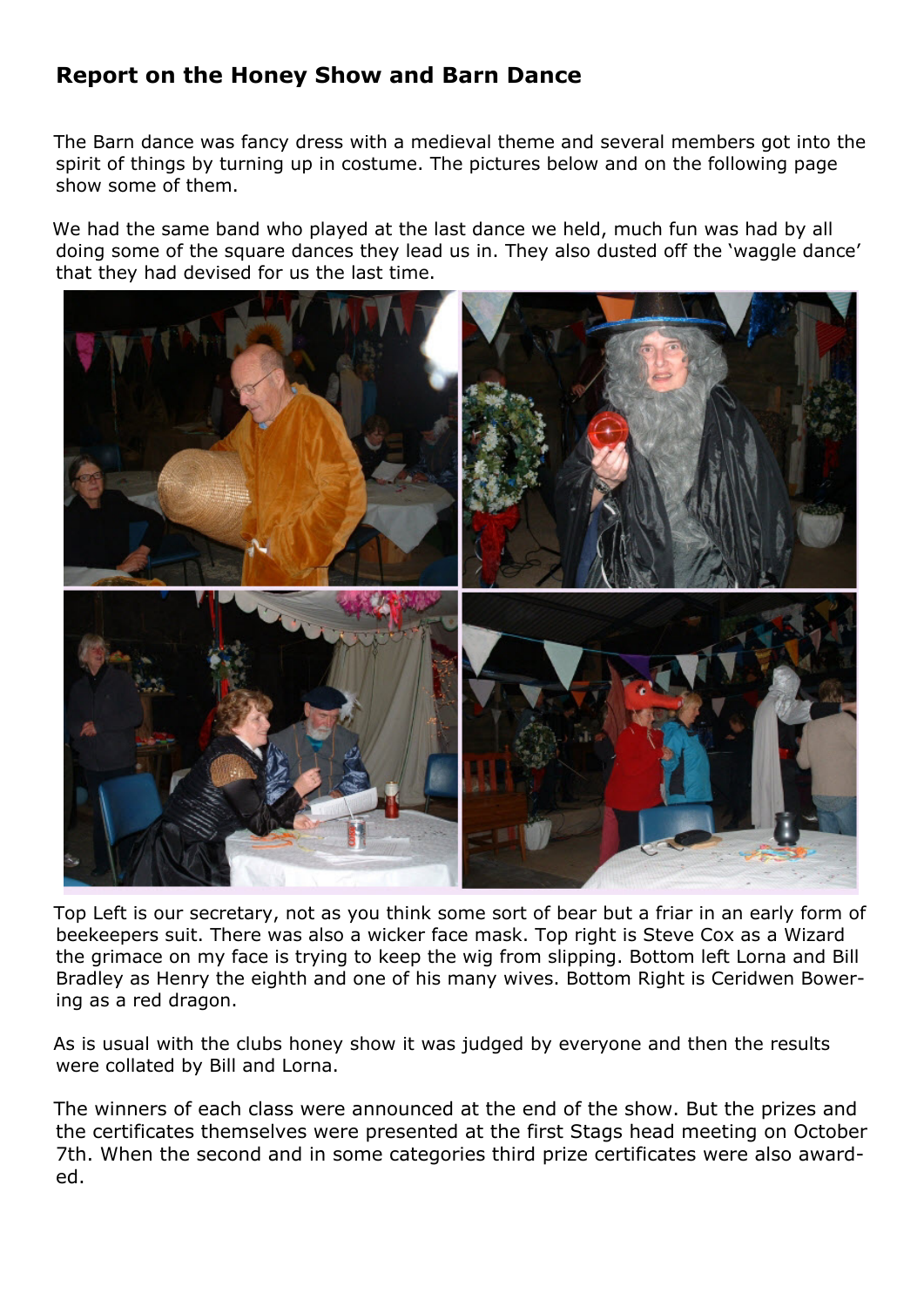

Top left, Another knight, top right a look at the band. Bottom left a junior dragon. Bottom right another general scene from the dancing.

The committee would particularly like to congratulate Sharon Richards who won two classes and a cup on her first attempt at the competition, her photo of a bee suit hanging on the line after being washed was a particular favourite amongst the judges.

The winners of the various categories in the honey show were as follows.

Class One. Jar of dark honey - Brian Jones Class Two. Jar of medium honey - Chris Phillips Class Three. Jar of light honey - Chris Philips. - Brian Davies Cup Class Four. Jar of creamed honey - Brian Jones Class Five. Jar of granulated honey - Steve Cox - The Waverly Cup Class Six. No entries Class Seven. Beginners honey - Sharon Richards Class Eight. Honey cake - Andrew and Ceridwen Bowering - The Moseley Cup Class Nine. Block of wax - Chris Phillips Class Ten. Frame for extraction - Brian Jones Class Eleven. Item from bees wax- Brian Jones - Round Cup Class Twelve. Bottle of wine/mead/beer - Joint winners Brian Jones & Chris Phillips - Rose Bowl Class Thirteen. Photograph - Sharon Richards - Coleman Porter Cup Class Fourteen. Craft item - Brian Jones - Small Rose Bowl Class Fifteen. No entries Class Sixteen. Blind tasting – Steve Cox.